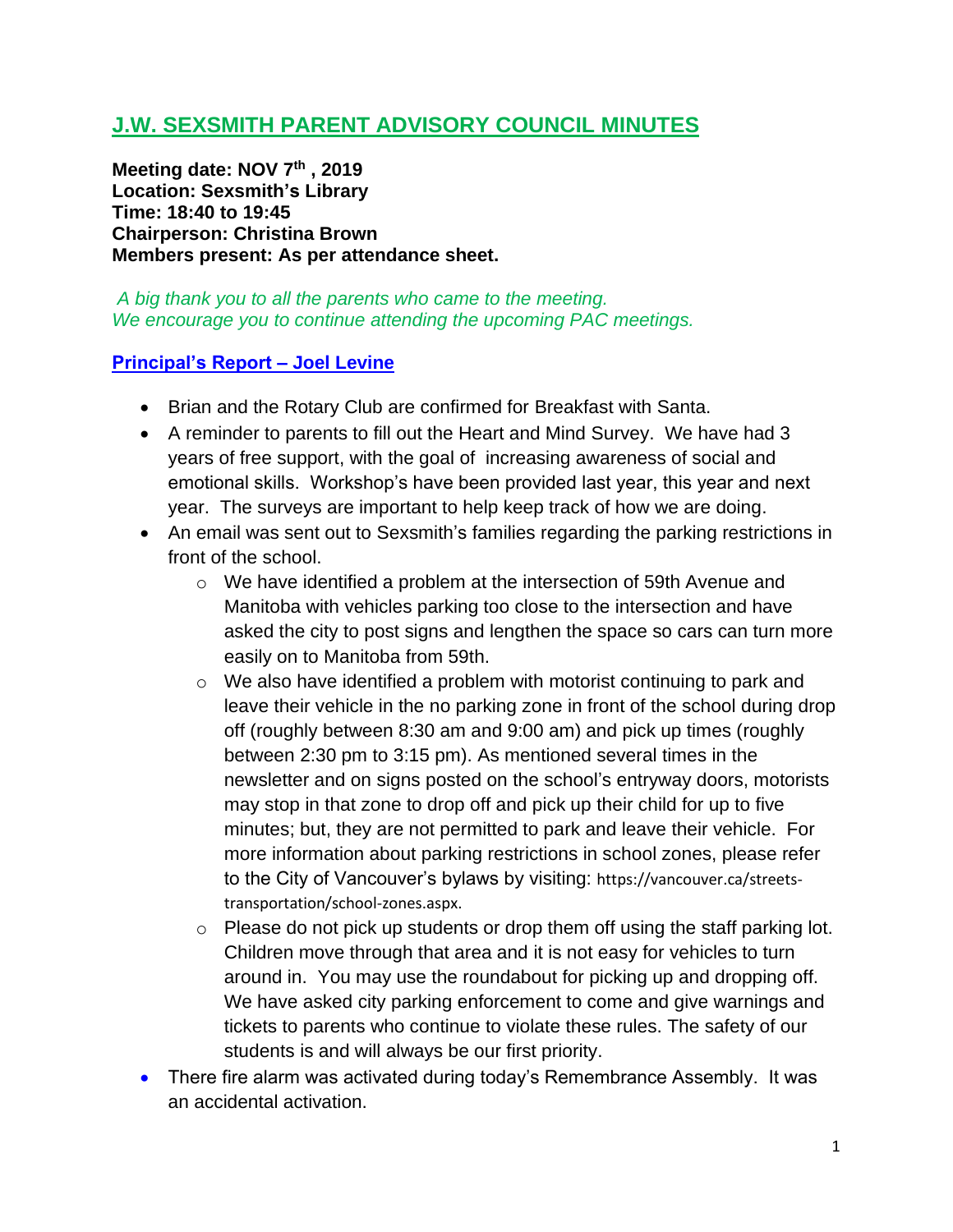- Hot Lunch Milk Carton Recycle Plan. Grade 7 students will rinse collected gable top milk cartons and dry them out. Once dried, they will then be crushed and placed into the schools blue mixed recycling bins.
- The Lost and Found Area under the stairs (lower level) is meant as a place for children to recover lost clothing and school items (lunch kits, bottles, coats, hats, scarves and mittens). Recently someone has begun leaving bags of donated clothing items in this area. The school will post signs in that area reminding parents that it is not to be used as a clothing donation drop off area. The school encourages parents to continue helping to donate clothing, accessories, toys, and housewares to our local community by calling or texting Big Brothers of Greater Vancouver at (604) 526-2447 to schedule a pick-up with them. You may also schedule a pick-up time online at: [https://www.bigbrothersvancouver.com/clothing](https://www.bigbrothersvancouver.com/clothing-donation/book-a-pick-up/)[donation/book-a-pick-up/.](https://www.bigbrothersvancouver.com/clothing-donation/book-a-pick-up/) Just leave your donation outside your house before 8:00 am on the day of pick-up marked "Big Brothers". The driver will stop by between 8:00 am and 5:00 pm to pick-up your donation (much easier then lugging it to school).
- Foundation Skills Assessment ("FSA") testing was completed today.

## **Financial Update from the Treasurer – Angela Wong**

### **NOVEMBER 7, 2019 BALANCES**

Currently there is \$22,734.12; breakdown is as follows:

| <b>TOTAL</b>               |    | 22,733.12   |
|----------------------------|----|-------------|
| Less: Committed fund       |    | $-4,007.20$ |
| Membership shares          | \$ | 5.92        |
| <b>PAC Gaming account</b>  | S  | 8,082.04    |
| <b>PAC Fundraising</b>     | \$ |             |
| <b>PAC Chocolate</b>       | \$ |             |
| <b>PAC General account</b> |    | 18,652.46   |

*The outstanding items are for Highjump equipment (\$2,307.20) and Grade 7 graduation (\$1,700.00)*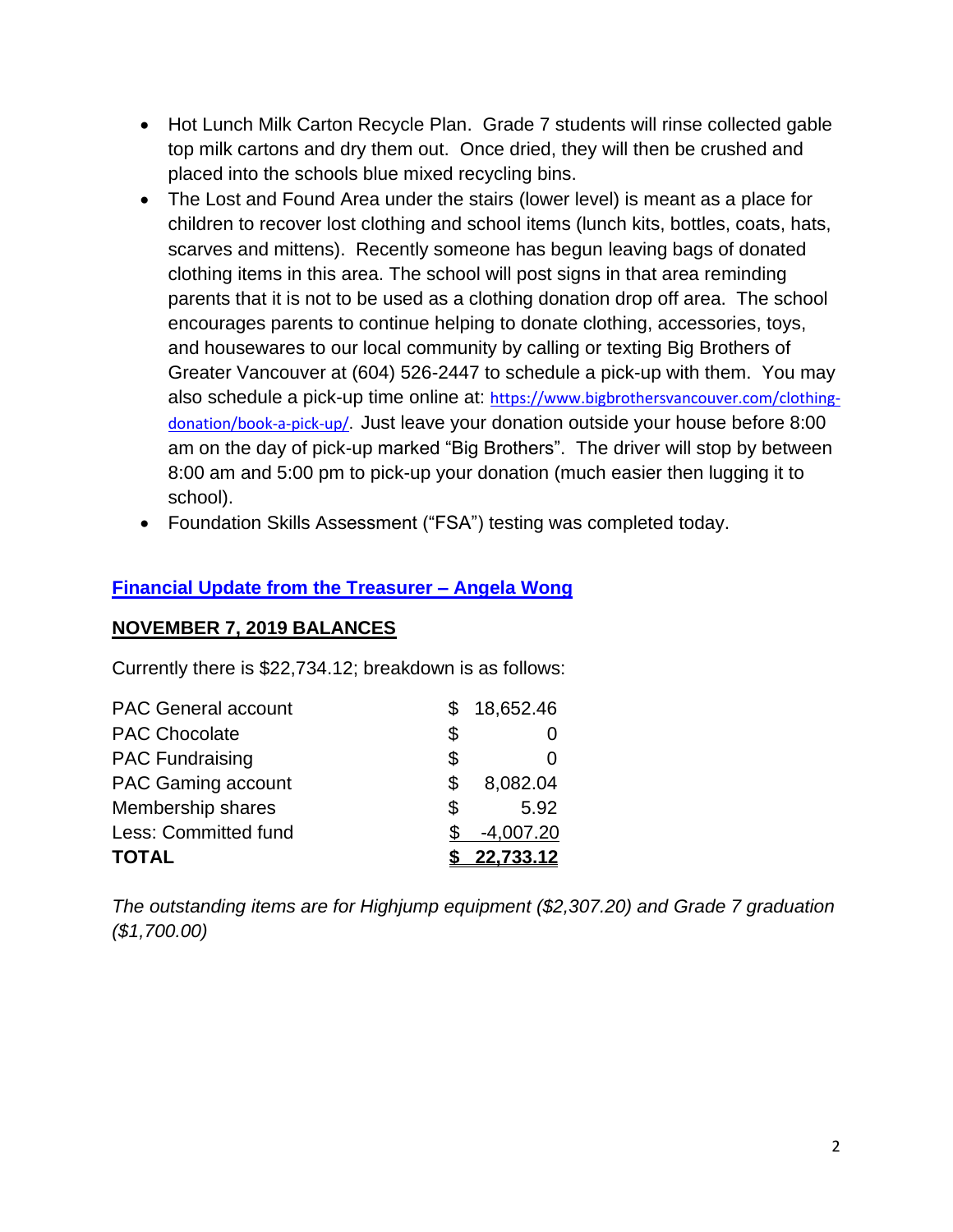## **Hot Lunch Program Update from Eva and Chris**

- We are halfway through Term 1 of the Hot Lunch Program. We are on target to achieving our projected net funds raised.
- Order Form for Term 2 will be sent out on November  $25<sup>th</sup>$ . The forms need to be completed and returned to the school (along with accompanying payment) before 3 pm on December  $2^{nd}$ . No late forms will be accepted. In Term 2, there will be the option of Ham and Pineapple Pizza instead of the BBQ chicken option.
- We are trying to become more "green" with our program. At the moment plastic straws are only given to the kindergarten pupils, we are investigating paper straw options.
- As Mr. Levine mentioned previously, we will be placing blue bins around the cafeteria and asking students to place used gable top milk containers in these bins. Grade 7 students will be rinsing these containers out for us and setting them out to dry. Once dry, these containers will be flattened and recycled in the schools blue mixed recycling bins.
- Thanks to all the volunteers that cut up the tickets and come out to help on Wednesday and Friday's.

# **Diwali Celebration Update from Deljit**

- Once again the Diwali Celebration was a big success. This was my first year of volunteering. There were many people involved including the students that were dancing, the teachers were dressed up and did a dance too. All the kids were very excited and the event showcased the school's community spirit.
- A big thank you to Vandana and to all the parents that volunteered. Parents helped Thursday to decorate the gym and the stage. And then on the day of to decorate the library and to serve the teachers and then help take down all the decorations. Also, thanks to Gurmit and Rana for being a huge help and support and to Jazz the supervision aid for coordinating the juice boxes and samosas and to Ms. Mayumi. It was a huge team effort.
- \$1,100 in PAC funds were allocated to the Diwali celebration. After all the receipts were process, they came under budget at \$938,88.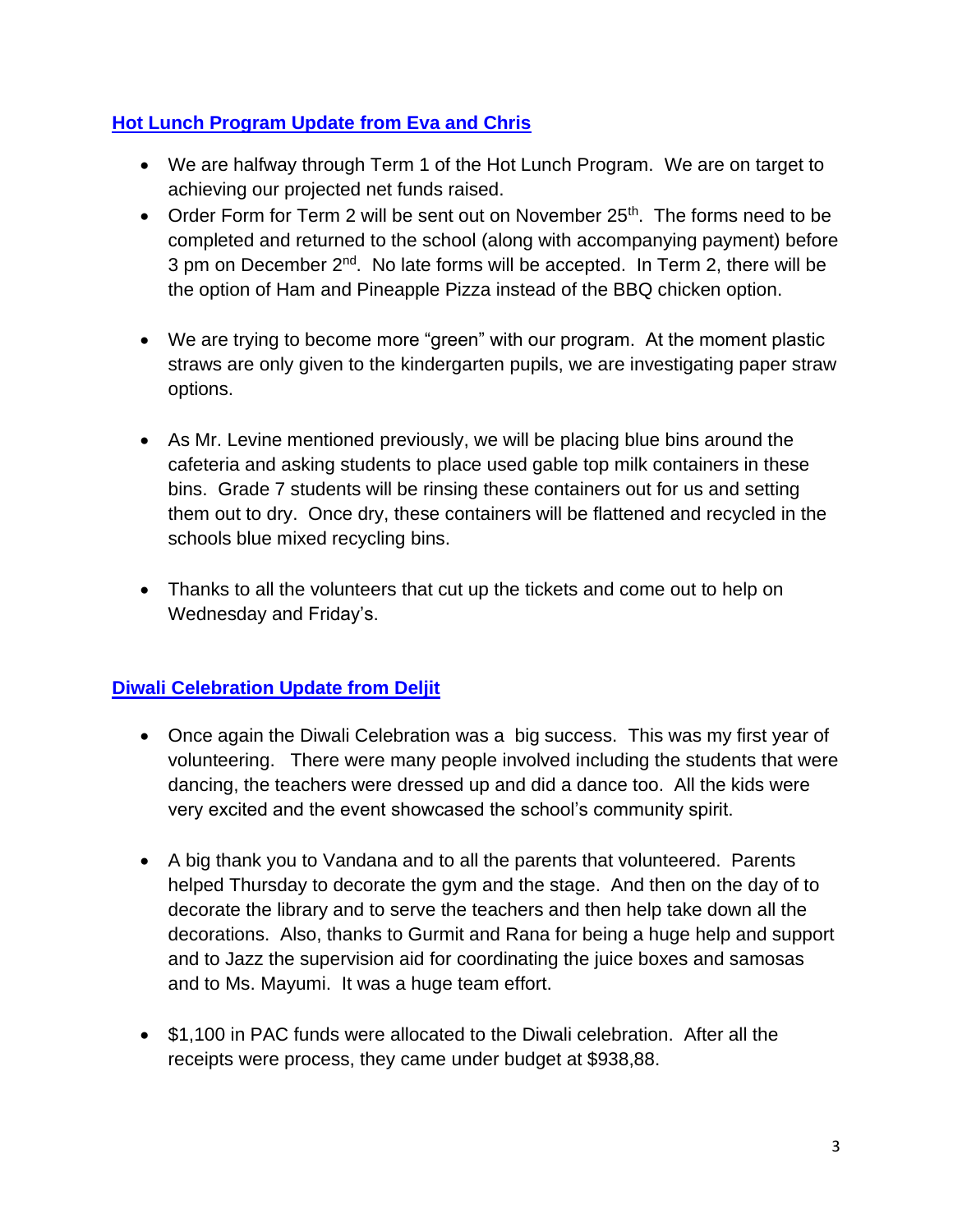# **Chocolate Sales- Update Chris**

- World's Finest Chocolate sales started on November 4<sup>th</sup>. The boxes were gone quickly and sales started to trickle in. There are approx. 20 to 25 people for Tuesday's draw for the prize of movie tickets.
- Some additions have been made to the final prizes. We already had \$100 Grandview Bowling Gift Certificate for older kids, we have added to that a \$50 Chapters gift card and a \$15 Tim Hortons Gift Card. For the younger kids we had two sets of 4 Kidtropolis Tickets which were donated. We added to the younger kid prizes a \$15 gift card to Tim Hortons.
- If we need to we can order more chocolates, there is no personalization this year so subsequent orders are delivered with 4 working days.

### **Questions and queries**

- Other schools chare \$5 for the same box instead of \$2, maybe we could charge more? Chris suggested that next year we consider the Laura Secord chocolates at \$3 per individual chocolate box as parents seemed to prefer the taste of these chocolates.
- Next year we will try selling the chocolates earlier before Halloween and Christmas. Maybe sales will be higher.
- Parents asked about where to hand the money in? Chris clarified that students should hand money collected from chocolate sales to their teacher.

# **Upcoming School Events**

• Breakfast with Santa; scheduled for Dec 20th. We will organize and coordinate the breakfast in December.

### **Any other business or questions**

- A parent shared information about a grant up to \$12,000 through South Hill United Way, the grant can be used in the community and to apply for it you must live/reside between Knight and Ontario between 41st and Marine Drive.
- The book fare will be held in April and Deljit will be the volunteer coordinator.
- If you are interested in volunteering, please contact Deljit, email address **[sexsmithvolunteers@gmail.com;](mailto:sexsmithvolunteers@gmail.com)** or, checkout the volunteer opportunities on Sexsmith's Website: From Sexsmith's main web page go to the "Families" Tab, select "Volunteers" or type the following link into your browser [https://www.vsb.bc.ca/schools/jw](https://www.vsb.bc.ca/schools/jw-sexsmith/Families/Volunteer/Pages/default.aspx)[sexsmith/Families/Volunteer/Pages/default.aspx](https://www.vsb.bc.ca/schools/jw-sexsmith/Families/Volunteer/Pages/default.aspx)